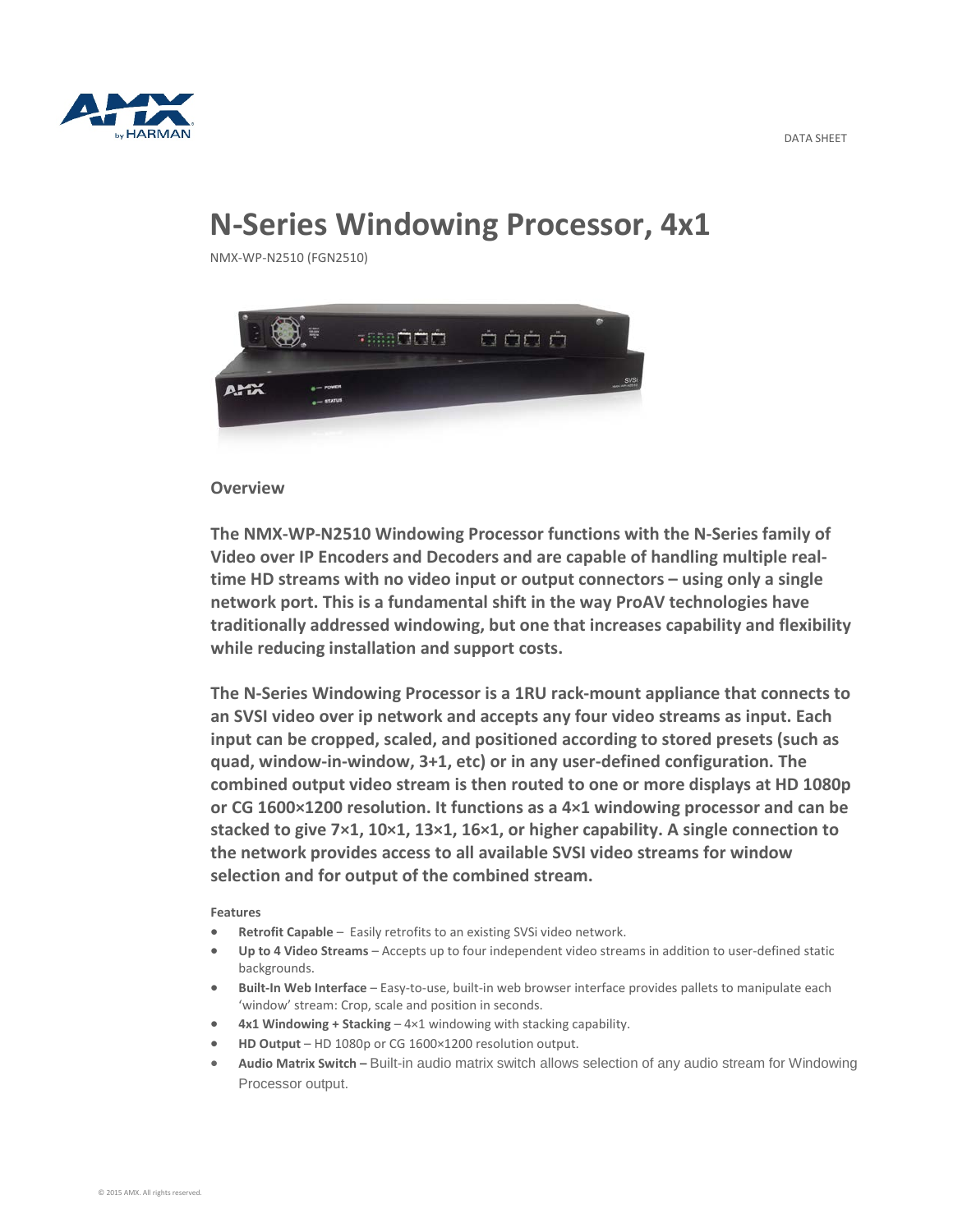#### **Specifications**

| <b>VIDEO</b>              |                                                                                                                                                                           |
|---------------------------|---------------------------------------------------------------------------------------------------------------------------------------------------------------------------|
| Signal Types              | Network video over Ethernet via RJ45                                                                                                                                      |
| <b>Input Resolutions</b>  | Input Stream<br>• Pixel clock between 27 MHz - 150 MHz<br>• Minimum resolution of 720x480p<br>• Maximum horizontal resolution of 1920 or a<br>vertical resolution of 1080 |
| Note                      | Input resolutions supported @60Hz refresh rates<br>are also supported @59.94Hz.                                                                                           |
| <b>Output Resolutions</b> | HD Up to 1080p60.                                                                                                                                                         |

| <b>LATENCY</b>   |        |
|------------------|--------|
| 720 <sub>p</sub> | 112 ms |
| 1080p            | 196 ms |

| <b>PORTS</b> |                                                                                                                  |
|--------------|------------------------------------------------------------------------------------------------------------------|
| Power        | One 120 Volt AC power input                                                                                      |
| $P0-P2$      | 8-wire RJ45 female.10/100/1000 Mbps<br>10/100/1000Base-T auto-sensing gigabit<br>Ethernet switch ports.          |
| $U0-U3$      | 8-wire RJ45 female.<br>1000 Mbps 1000Base-T gigabit Ethernet switch ports.<br>(Required for uncompressed video.) |

| <b>CONTROLS AND INDICATORS - FRONT PANEL</b> |                                                                                                                                                                                                                                                                                                                                                                                                                                            |
|----------------------------------------------|--------------------------------------------------------------------------------------------------------------------------------------------------------------------------------------------------------------------------------------------------------------------------------------------------------------------------------------------------------------------------------------------------------------------------------------------|
| <b>RESET button</b>                          | Recessed pushbutton. Press to initiate a 'warm restart'<br>causing the processor to reset, but not lose power. A<br>reset does NOT affect the current settings unless you<br>press and hold one minute (which will restore the unit<br>to factory default settings).                                                                                                                                                                       |
| <b>POWER LED</b>                             | On solid (green) when operating power is supplied (via<br>local power supply).                                                                                                                                                                                                                                                                                                                                                             |
| <b>STATUS LED</b>                            | On flashing (green) when there is software activity.                                                                                                                                                                                                                                                                                                                                                                                       |
| Diagnostic LEDs                              | LEDs 0-3 on top row: Flashing (green) represents<br>activity on corresponding window.<br>LEDs 0-3 on bottom row: Solid (green) represents<br>presence of video input stream on<br>corresponding window.<br>LEDs 4 on top and bottom rows: Used for advanced<br>diagnostics.<br>LED 5 on top row: Flashing green represents output<br>video status/activity.<br>LED 5 on bottom row: Flashing green represents<br>software status/activity. |
| <b>POWER SUPPLY</b>                          |                                                                                                                                                                                                                                                                                                                                                                                                                                            |

| <b>POWER SUPPLY</b>    |                                                           |
|------------------------|-----------------------------------------------------------|
| Power Supply, Internal | 1.0 Amp @ 120 Volts AC; 100-240 Volts AC power<br>supply; |
| <b>ENVIRONMENTAL</b>   |                                                           |